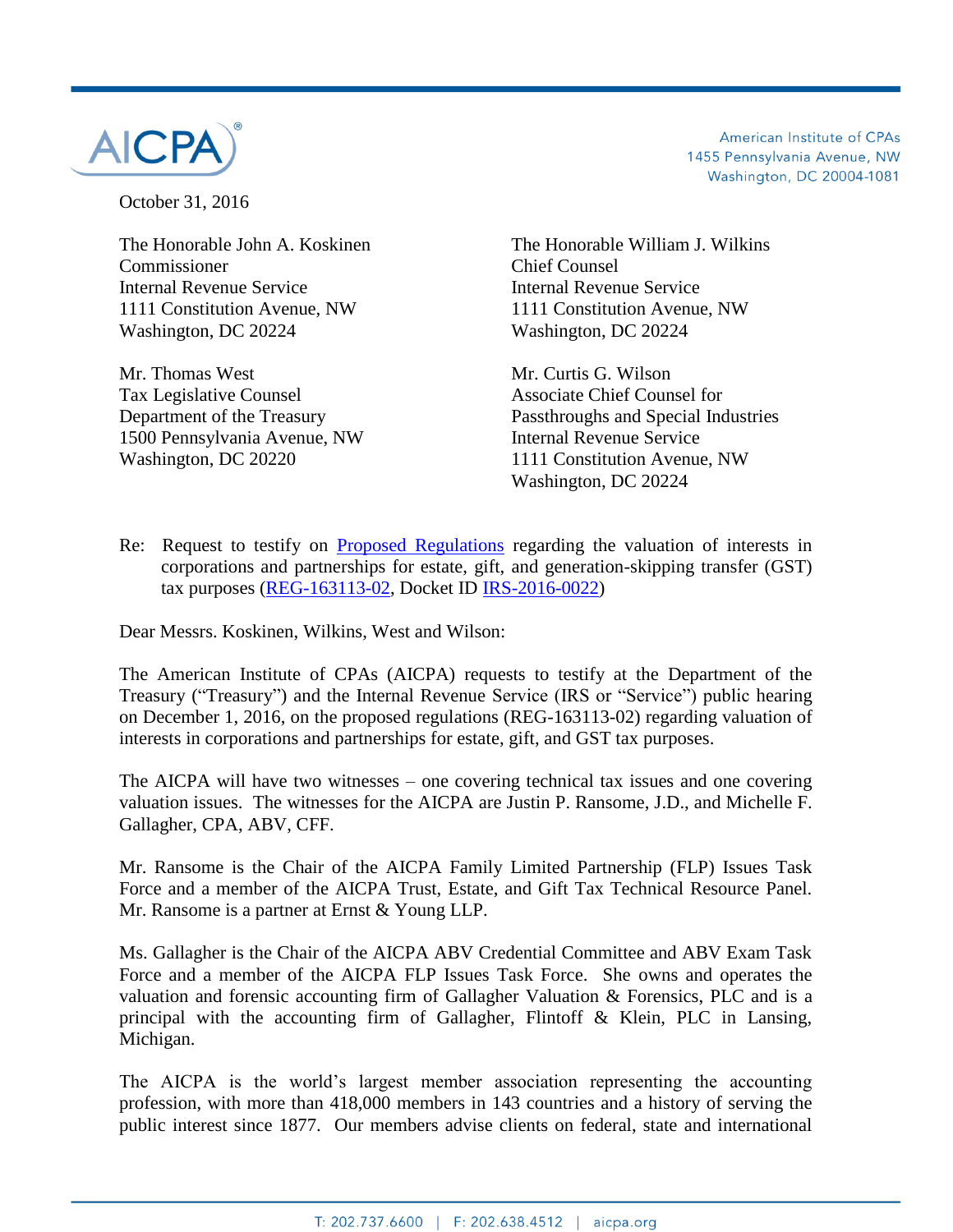The Honorable John A. Koskinen The Honorable William J. Wilkins Mr. Thomas West Mr. Curtis G. Wilson October 31, 2016 Page 2 of 5

tax matters and prepare income and other tax returns for millions of Americans. Our members provide services to individuals, not-for-profit organizations, small and medium size businesses, as well as America's largest businesses.

We have attached two brief outlines of the topics that the two speakers plan to cover on the AICPA comments on REG-163113-02. The AICPA plans to submit to the Treasury and IRS the full text of its comments prior to the hearing date.

We welcome the opportunity to discuss further these comments or answer any questions that you may have. You may contact me at (408) 924-3508, or [annette.nellen@sjsu.edu;](mailto:annette.nellen@sjsu.edu) or you may contact Justin Ransome, Chair, AICPA FLP Issues Task Force, at (202) 327-7043 or justin.ransome@ey.com; or Eileen Sherr, AICPA Senior Technical Manager, at (202) 434 9256, or [esherr@aicpa.org.](mailto:esherr@aicpa.org)

Sincerely,<br>*GMpll* 

Annette Nellen, CPA, CGMA, Esq. Chair, Tax Executive Committee

cc: Ms. Catherine Veihmeyer Hughes, Estate and Gift Tax Attorney Advisor, Office of Tax Policy, Department of the Treasury Ms. Melissa Liquerman, Chief, Branch 4, Office of the Associate Chief Counsel for Passthroughs and Special Industries, Internal Revenue Service Ms. Leslie Finlow, Senior Technician Reviewer, Branch 4, Office of Associate Chief Counsel for Passthroughs and Special Industries, Internal Revenue Service Mr. John MacEachen, Attorney, Office of the Associate Chief Counsel for Passthroughs and Special Industries, Internal Revenue Service Ms. Regina Johnson, Publication Regulation Specialist, Internal Revenue Service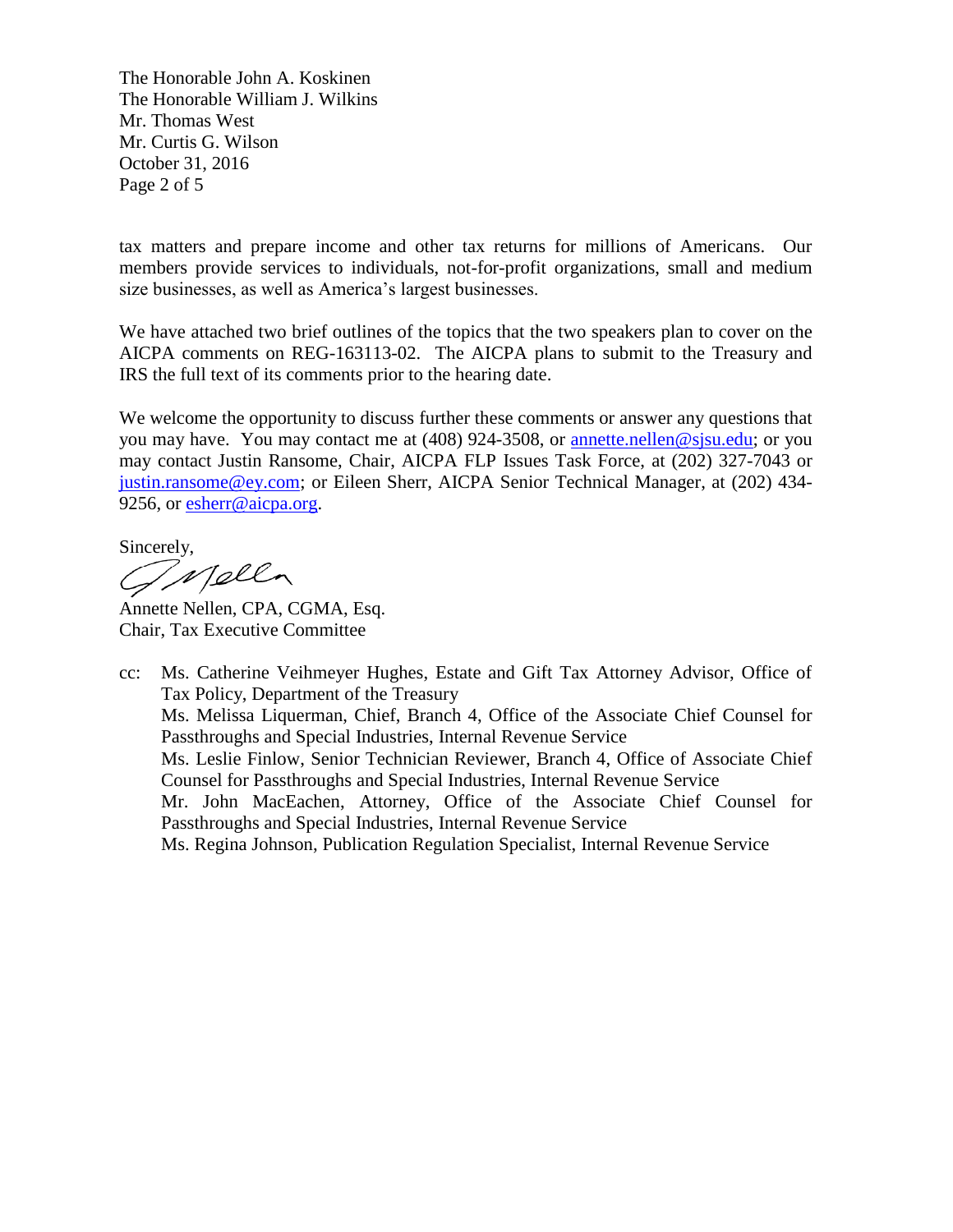The Honorable John A. Koskinen The Honorable William J. Wilkins Mr. Thomas West Mr. Curtis G. Wilson October 31, 2016 Page 3 of 5

### **AMERICAN INSTITUTE OF CPAs**

**Outline of Comments on Proposed Regulations (REG-163113-02)** Regarding the Valuation of Interests in Corporations and Partnerships for Estate, Gift, and Generation-Skipping Transfer (GST) Tax Purposes [\(REG-163113-02,](https://www.federalregister.gov/documents/2016/08/04/2016-18370/estate-gift-and-generation-skipping-transfer-taxes-restrictions-on-liquidation-of-an-interest) Docket ID [IRS-2016-0022\)](https://www.regulations.gov/docket?D=IRS-2016-0022)

# **Submitted for the December 1, 2016 Public Hearing**

### **Speaker: Justin Ransome**

- I. Background
	- A. The proposed regulations would amend Treas. Reg. § 25.2704-1 to address deathbed transfers that result in the lapse of a liquidation right and to clarify the treatment of a transfer that results in the creation of an assignee interest.
	- B. The proposed regulations would amend Treas. Reg. § 25.2704-2 to refine the definition of the term "applicable restriction" by eliminating the comparison to the liquidation limitations of state law.
	- C. The proposed regulations would add a new section, Prop. Reg. § 25.2704-3, to address restrictions on the liquidation of an individual interest in an entity and the effect of insubstantial interests held by persons who are not members of the family.
- II. Technical Concerns

The AICPA has several technical concerns with the proposed regulations. The AICPA is concerned about:

- A. The substitution powers issues in the proposed regulations.
- B. The income tax charitable deduction for split interest trusts.
- C. Issues regarding pecuniary bequests.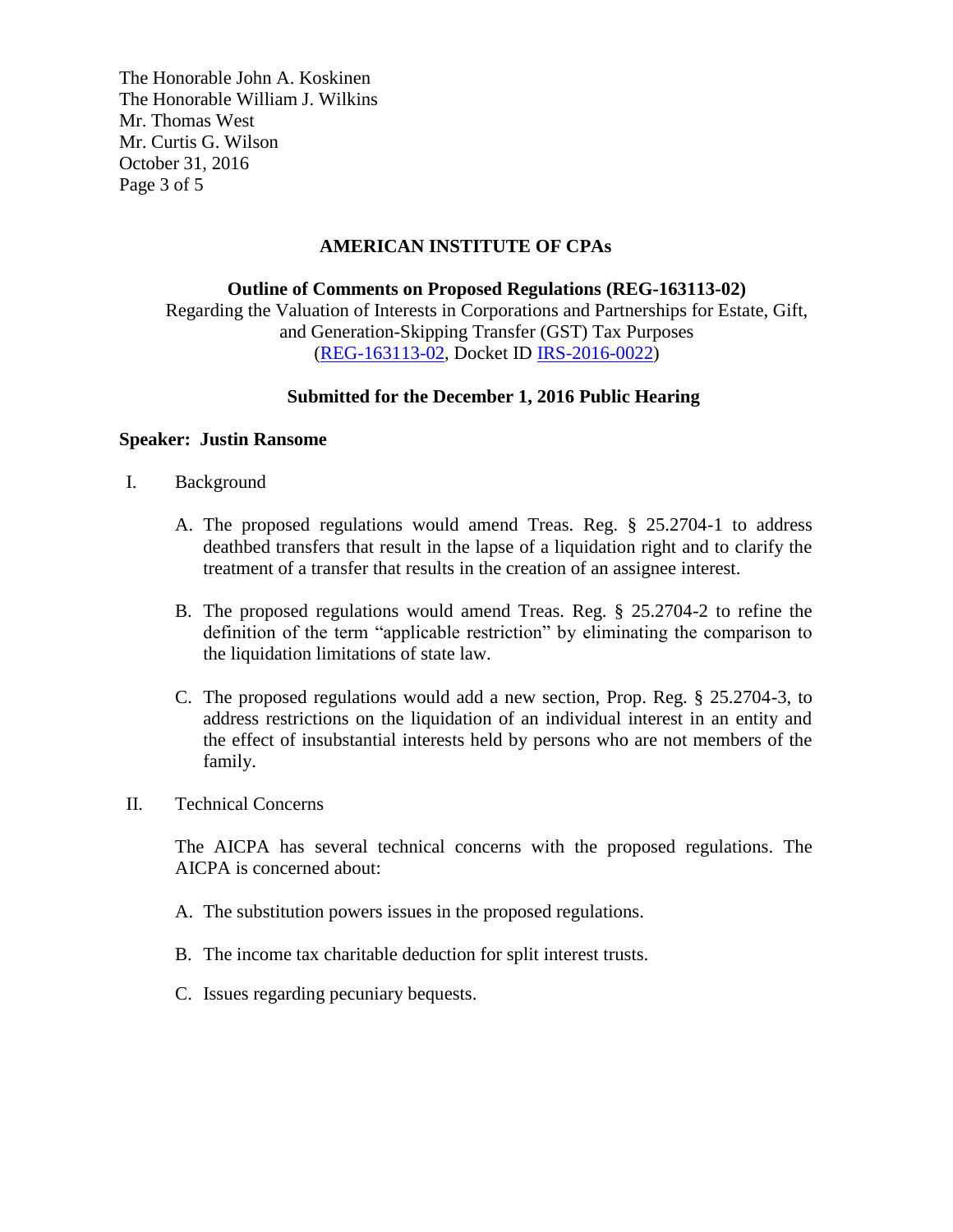The Honorable John A. Koskinen The Honorable William J. Wilkins Mr. Thomas West Mr. Curtis G. Wilson October 31, 2016 Page 4 of 5

- D. The three-year look back rule.
- E. The interaction of the rules with the basis and basis consistency rules applicable for income tax purposes.
- F. Several issues in Prop. Reg. § 25.2704-2 regarding transfers subject to applicable restrictions.
- G. Issues in Prop. Reg. § 25.2704-3, regarding restrictions on the liquidation of an individual interest in an entity and the effect of insubstantial interests held by persons who are not members of the family.
- H. The effective date of the final regulations, especially in light of the need for sufficient time for taxpayers and practitioners to understand and implement the rules after they are finalized.